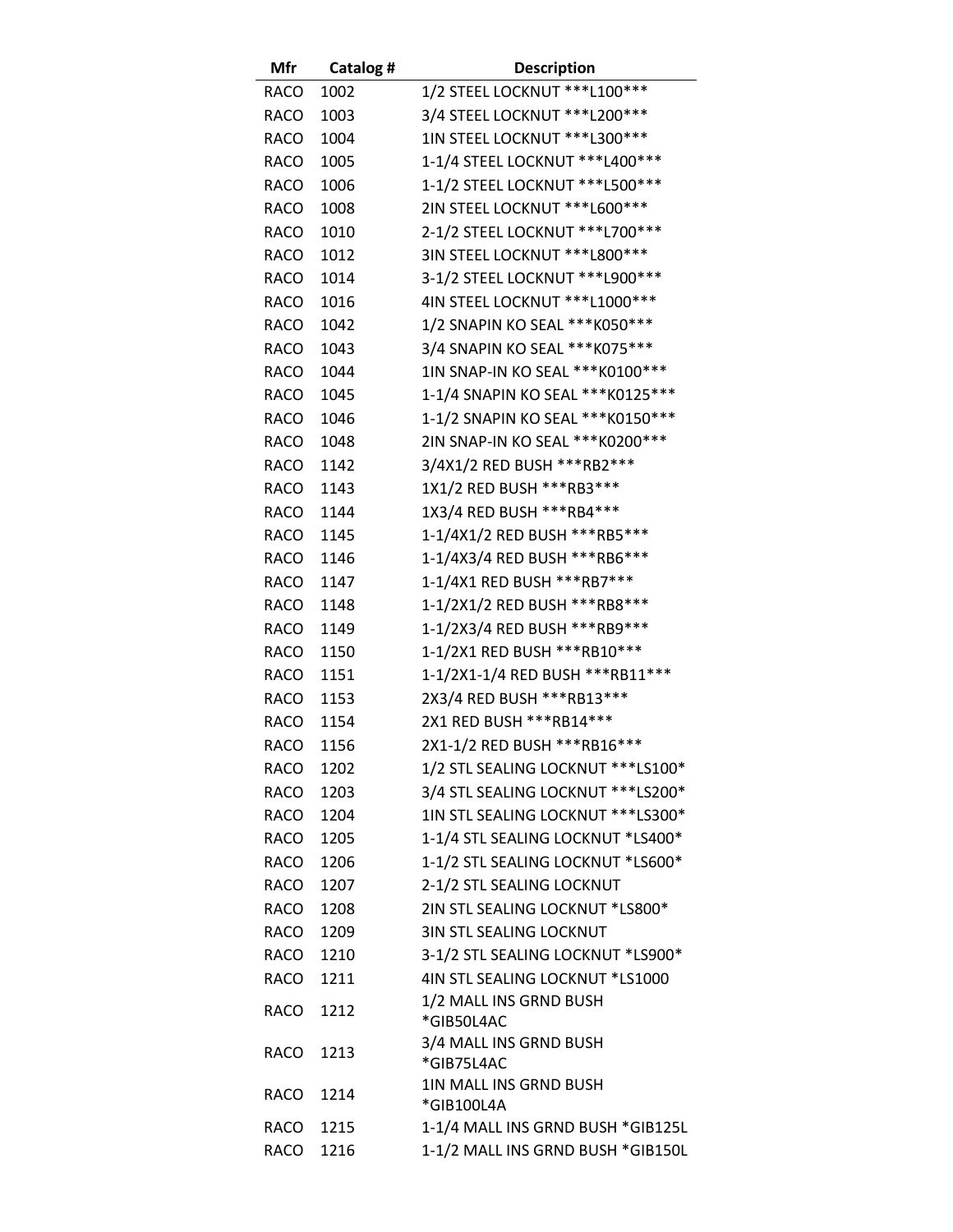| RACO      | 1218         | 2IN MALL INS GRND BUSH            |
|-----------|--------------|-----------------------------------|
|           |              | *GIB200L4A                        |
| RACO      | 125          | 4 OCT 1-1/2D BOX 1/2 KO *4O-1/2   |
| RACO      | 128          | 4 OCT 1-1/2D EXT 1/2 KO *40E-1/2  |
| RACO      | 1290         | 2-1/2 MALL INS GRND BUSH *GBL700  |
| RACO      | 1292RAC      | 3IN MAL INS GRND BUSH *GBL800     |
| RACO      | 1294         | 3-1/2 MALL INS GRND BUSH *GBL900  |
| RACO      | 1296         | 4IN MALL INS GRND BUSH *GBL1000   |
| RACO      | 130          | 4 OCT 1-1/2D EXT COMB KO *4OSPL   |
| RACO      | 131RAC       | 4 1-1/2 3/4 EXT KO *40E-3/4       |
| RACO      | 1332         | 1/2 1H STEEL COND STRAP *1801     |
| RACO      | 1333         | 3/4 1H STEEL COND STRAP *1802     |
| RACO      | 1334         | 1IN 1H STEEL COND STRAP *1803     |
| RACO      | 1335         | 1-1/4 1H STEEL COND STRAP *1804   |
| RACO      | 1336         | 1-1/2 1H STEEL COND STRAP *1805   |
| RACO      | 1337         | 2-1/2 1H STEEL COND STRAP *1806   |
| RACO      | 1338         | 2IN 1H STEEL COND STRAP           |
| RACO      | 1365         | 3/4X1/2 RED WASH *RWN503          |
| RACO      | 1366         | 1X1/2 RED WASH *RWN504            |
| RACO      | 1367         | 1X3/4 RED WASH *RWN505            |
| RACO      | 1369         | 1-1/4X3/4 RED WASH *RWN507        |
| RACO      | 1370         | 1-1/4X1 RED WASH *RWN508          |
| RACO      | 1372         | 1-1/2X3/4 RED WASH *RWN510        |
| RACO      | 1373         | 1-1/2X1 RED WASH *RWN511          |
| RACO      | 1374         | 1-1/2X1-1/4 RED WASH *RWN512      |
| RACO      | 1376         | 2X3/4 RED WASH *RWN514            |
| RACO      | 1377         | 2X1 RED WASH *RWN515              |
| RACO      | 1378         | 2X1-1/4 RED WASH *RWN516          |
| RACO      | 1379         | 2X1-1/2 RED WASH *RWN517          |
| RACO      | 1383         | 2-1/2X2 RED WASH *RW22S           |
| RACO      | 1392         | 4X2 RED WASH *RW43S               |
| RACO      | 1402         | 1/2 105D PLSTC INS BUSH *PB100D   |
| RACO 1403 |              | 3/4 105D PLSTC INS BUSH *PB200D   |
| RACO 1404 |              | 1IN 105D PLSTC INS BUSH *PB300D   |
| RACO      | 1405         | 1-1/4 105D PLSTC INS BUSH *PB400D |
| RACO      | 1406         | 1-1/2 105D PLSTC INS BUSH *PB500D |
| RACO      | 1408         | 2IN 105D PLSTC INS BUSH *PB600D   |
| RACO      | 1410         | 2-1/2 105D PLSTC INS BUSH *PB700D |
| RACO      | 1412         | 3IN 105D PLSTC INS BUSH *PB800D   |
| RACO      | 1414         | 3-1/2 105D PLSTC INS BUSH *PB900D |
| RACO 1416 |              | 4IN 105D PLSTC INS BUSH *PB1000D  |
|           | RACO 1440B35 | ANTI SHORT - SELL PER 1 PACK      |
| RACO      | 1452         | 1/2 D/C OFFSET NIPPLE *RN50       |
| RACO      | 1453         | 3/4 D/C OFFSET NIPPLE *RN75       |
| RACO      | 1454         | 1IN D/C OFFSET NIPPLE *RN100      |
| RACO      | 1455         | 1-1/4 D/C OFFSET NIPPLE *RN125    |
| RACO      | 1502         | 1/2 MALL 3PC COND CPLG *EC50      |
| RACO      | 1503         | 3/4 MALL 3PC COND CPLG *EC75      |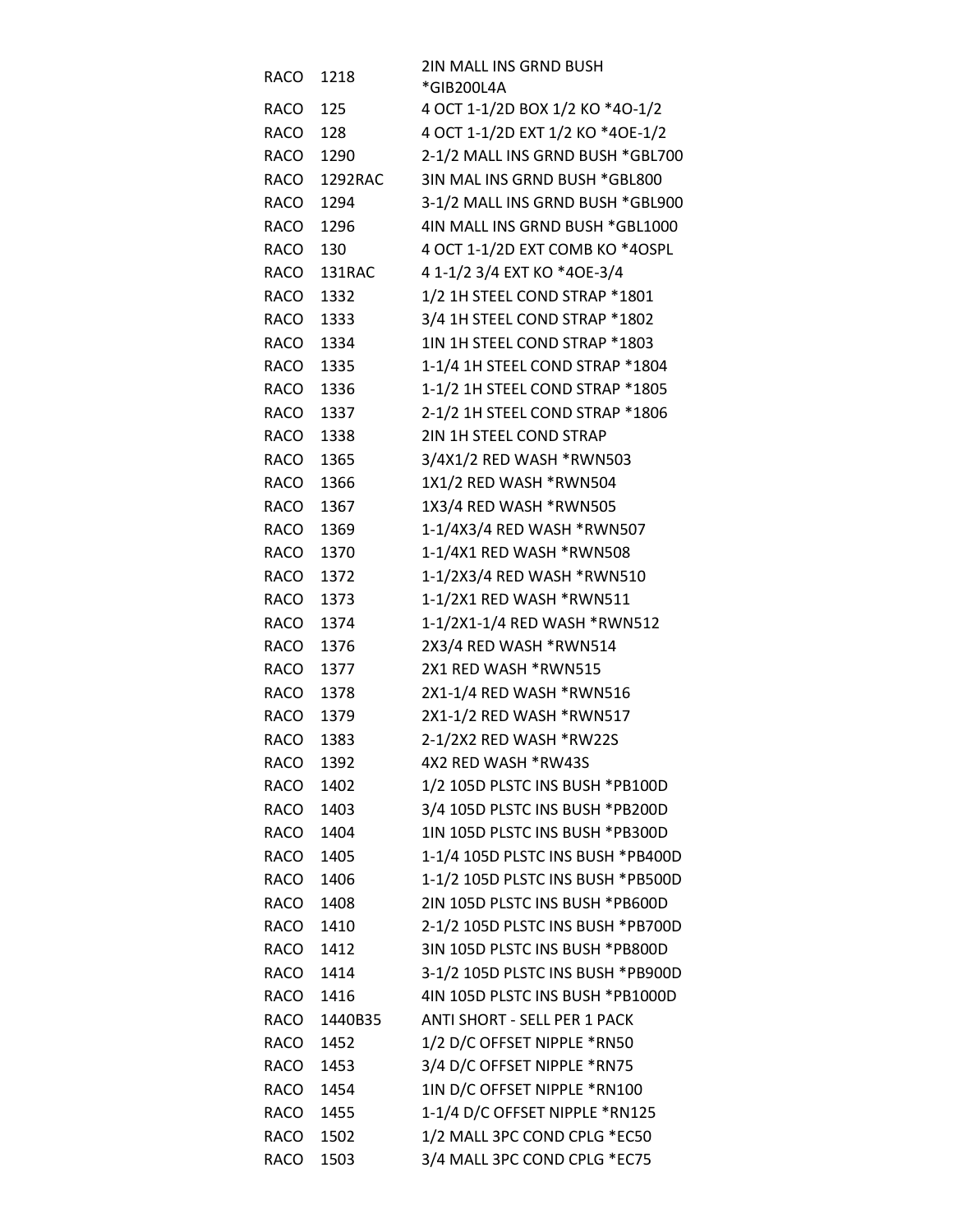| <b>RACO</b> | 1504 | 1IN MALL 3PC COND CPLG *EC100    |
|-------------|------|----------------------------------|
| <b>RACO</b> | 1505 | 1-1/4 MALL 3PC COND CPLG *EC125  |
| <b>RACO</b> | 1506 | 1-1/2 MALL 3PC COND CPLG *EC150  |
| <b>RACO</b> | 1508 | 2IN MALL 3PC COND CPLG *EC200    |
| <b>RACO</b> | 1510 | 2-1/2 MALL 3PC COND CPLG *EC250  |
| <b>RACO</b> | 1512 | 3IN MALL 3PC COND CPLG *EC300    |
| <b>RACO</b> | 1514 | 3-1/2 MALL 3PC COND CPLG *EC350  |
| <b>RACO</b> | 1516 | 4IN MALL 3PC COND CPLG *EC400    |
| <b>RACO</b> | 153  | 4 OCT 1-1/2D BX BOX *FFS561L     |
| <b>RACO</b> | 1662 | 1/2 D/C BUSHED NIPPLE *CNN100    |
| RACO        | 1663 | 3/4 D/C BUSHED NIPPLE *CNN200    |
| <b>RACO</b> | 1664 | 1IN D/C BUSHED NIPPLE *CNN300    |
| RACO        | 1665 | 1-1/4 D/C BUSHED NIPPLE *CNN400  |
| RACO        | 1666 | 1-1/2 D/C BUSHED NIPPLE *CNN500  |
| <b>RACO</b> | 1668 | 2IN D/C BUSHED NIPPLE *CNN600    |
| <b>RACO</b> | 167  | 4 OCT 2-1/8D BOX COMB KO *4ODSPL |
| RACO        | 1670 | 2-1/2 D/C BUSHED NIPPLE *CNN700  |
| <b>RACO</b> | 1672 | 3IN D/C BUSHED NIPPLE *CNN800    |
| <b>RACO</b> | 1674 | 3-1/2 D/C BUSHED NIPPLE *CNN900  |
| <b>RACO</b> | 1676 | 4IN D/C BUSHED NIPPLE *CNN1000   |
| RACO        | 1702 | 1/2 D/C INS KO HUB *HUB50DN      |
| <b>RACO</b> | 1703 | 3/4 D/C INS KO HUB *HUB75DN      |
| <b>RACO</b> | 1704 | 1IN D/C INS KO HUB *HUB100D      |
| <b>RACO</b> | 1705 | 1-1/4 D/C INS KO HUB *HUB125DN   |
| RACO        | 1706 | 1-1/2 D/C INS KO HUB *HUB150D    |
| <b>RACO</b> | 1708 | 2IN D/C INS KO HUB *HUB200D      |
| <b>RACO</b> | 1710 | 2-1/2 D/C INS KO HUB *HUB250D    |
| <b>RACO</b> | 1712 | 3IN D/C INS KO HUB *HUB300D      |
| RACO        | 1714 | 3-1/2 D/C INS KO HUB *HUB350D    |
| <b>RACO</b> | 1716 | 4IN D/C INS KO HUB *HUB400D      |
| <b>RACO</b> | 1802 | 1/2 NO-THRD COND CONN *31050     |
| RACO        | 1803 | 3/4 NO-THRD COND CONN *31075     |
| RACO        | 1804 | 1IN NO-THRD COND CONN *31100     |
| <b>RACO</b> | 1805 | 1-1/4 NO-THRD COND CONN *31125   |
| <b>RACO</b> | 1806 | 1-1/2 NO-THRD COND CONN *31150   |
| RACO        | 1808 | 2IN NO-THRD COND CONN *31200     |
| RACO        | 1822 | 1/2 NO-THRD COND CPLG *30050     |
| <b>RACO</b> | 1823 | 3/4 NO-THRD COND CPLG *30075     |
| <b>RACO</b> | 1824 | 1IN NO-THRD COND CPLG *30100     |
| RACO        | 1825 | 1-1/4 NO-THRD COND CPLG *30125   |
| RACO        | 1826 | 1-1/2 NO-THRD COND CPLG *30150   |
| <b>RACO</b> | 1828 | 2IN NO-THRD COND CPLG *30200     |
| <b>RACO</b> | 192  | 4SQ 1-1/2D BOX COMB KO *4SSPLDR  |
| RACO        | 2022 | 1/2 STEEL S/SCR EMT CPLG *5050S  |
| RACO        | 2023 | 3/4 STEEL S/SCR EMT CPLG *5075S  |
| <b>RACO</b> | 2024 | 1IN STEEL S/SCR EMT CPLG *5100S  |
| <b>RACO</b> | 2025 | 1-1/4 STL S/SCR EMT CPLG *5125S  |
| <b>RACO</b> | 2026 | 1-1/2 STL S/SCR EMT CPLG *5150S  |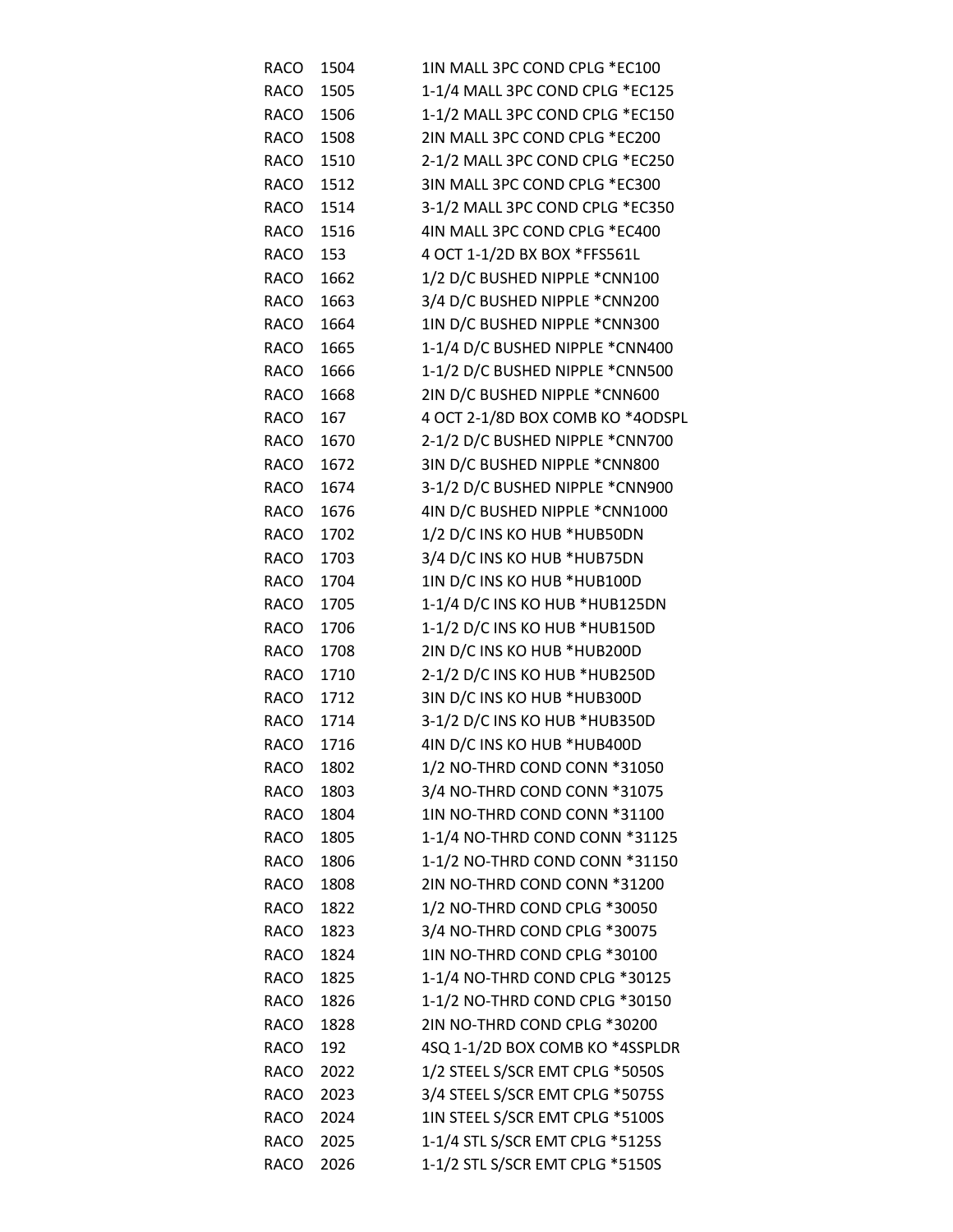| RACO        | 2028    | 2IN STEEL S/SCR EMT CPLG *5200S            |
|-------------|---------|--------------------------------------------|
| RACO        | 203     | 4SQ 1-1/2D EXT COMB KO *4SES               |
| RACO        | 2041    | 1-1/4 EMT HANGER W/BOLT *CH250B            |
| RACO        | 2052    | 1/2 COND HANGER W/BOLT * CH050B            |
| RACO        | 2053    | 3/4 COND HANGER W/BOLT * CH100B            |
| RACO        | 2054    | 1IN COND HANGER W/BOLT * CH200B            |
| RACO        | 2055    | 1-1/2 EMT/1-1/4 RIGID STAND OFF            |
| <b>RACO</b> | 2056    | 1-1/2 COND HANGER W/BOLT                   |
|             |         | *CH400B                                    |
| RACO        | 2057    | 2-1/2 COND HANGER W/BOLT                   |
| <b>RACO</b> | 2058    | *CH600B<br>2IN COND HANGER W/BOLT * CH500B |
| <b>RACO</b> | 2059    | 3IN COND HANGER W/BOLT *CH700B             |
|             |         | 3-1/2 COND HANGER W/BOLT                   |
| <b>RACO</b> | 2060    | *CH800B                                    |
| <b>RACO</b> | 2061    | 4IN COND HANGER W/BOLT *CH900B             |
| RACO        | 2081    | 1HOLE CABLE STRAP *BX50                    |
| RACO        | 2082    | 1/2 1H STEEL EMT STRAP *1901               |
| RACO        | 2083    | 3/4 1H STEEL EMT STRAP 1902                |
| RACO        | 2084    | 1IN 1H STEEL EMT STRAP *1903               |
| RACO        | 2085    | 1-1/4 1H STEEL EMT STRAP *1904             |
| RACO        | 2086    | 1-1/2 1H STEEL EMT STRAP *1905             |
| RACO        | 2088    | 2IN 1H STEEL EMT STRAP *1906               |
| RACO        | 2122    | 1/2 STL INS S/S EMT CONN *4050ST           |
| RACO        | 2123    | 3/4 STL INS S/S EMT CONN *4075ST           |
| RACO        | 2124    | 1IN STL INS S/S EMT CONN *4100ST           |
| RACO        | 2125    | 1-1/4STL INS S/S EMT CONN *4125ST          |
| RACO        | 2126    | 1-1/2STL INS S/S EMT CONN *4150ST          |
| RACO        | 2128    | 2IN STL INS S/S EMT CONN *4200ST           |
| <b>RACO</b> | 2150    | 2-1/2 STL S/SCR EMT CPLG *5250S            |
| RACO        | 2152    | 3IN STEEL S/SCR EMT CPLG *5300S            |
| RACO        | 2154    | 3-1/2 STL S/SCR EMT CPLG *5350S            |
| RACO        | 2156    | 4IN STEEL S/SCR EMT CPLG *5400S            |
| RACO        | 2160    | 2-1/2STL INS S/S EMT CONN *4250ST          |
| RACO        | 2162RAC | 3IN INS S/S EMT CONN *4300ST               |
| RACO        | 2164    | 3-1/2STL INS S/S EMT CONN *4350ST          |
| RACO        | 2166    | 4IN STL INS S/S EMT CONN *4400ST           |
| RACO        | 2193    | 3/4 D/C SQZ FLEX CONN *SC75                |
| RACO        | 2232    | 1/2 2H STEEL COND STRAP *TH1801            |
| RACO        | 2233    | 3/4 2H STEEL COND STRAP *TH1802            |
| RACO        | 2234    | 1IN 2H STEEL COND STRAP *TH1803            |
| RACO        | 2235    | 1-1/4 2H STEEL COND STRAP *TH1804          |
| RACO        | 2236    | 1-1/2 2H STEEL COND STRAP *TH1805          |
| RACO        | 2238    | 2IN 2H STEEL COND STRAP *TH1806            |
| RACO        | 2239    | 2-1/2 2H STEEL COND STRAP *TH1807          |
| RACO        | 2240    | 3IN 2H STEEL COND STRAP *TH1808            |
| RACO        | 2241    | 3-1/2 2H STEEL COND STRAP *TH1809          |
| <b>RACO</b> | 2242    | 4IN 2H STEEL COND STRAP *TH1810            |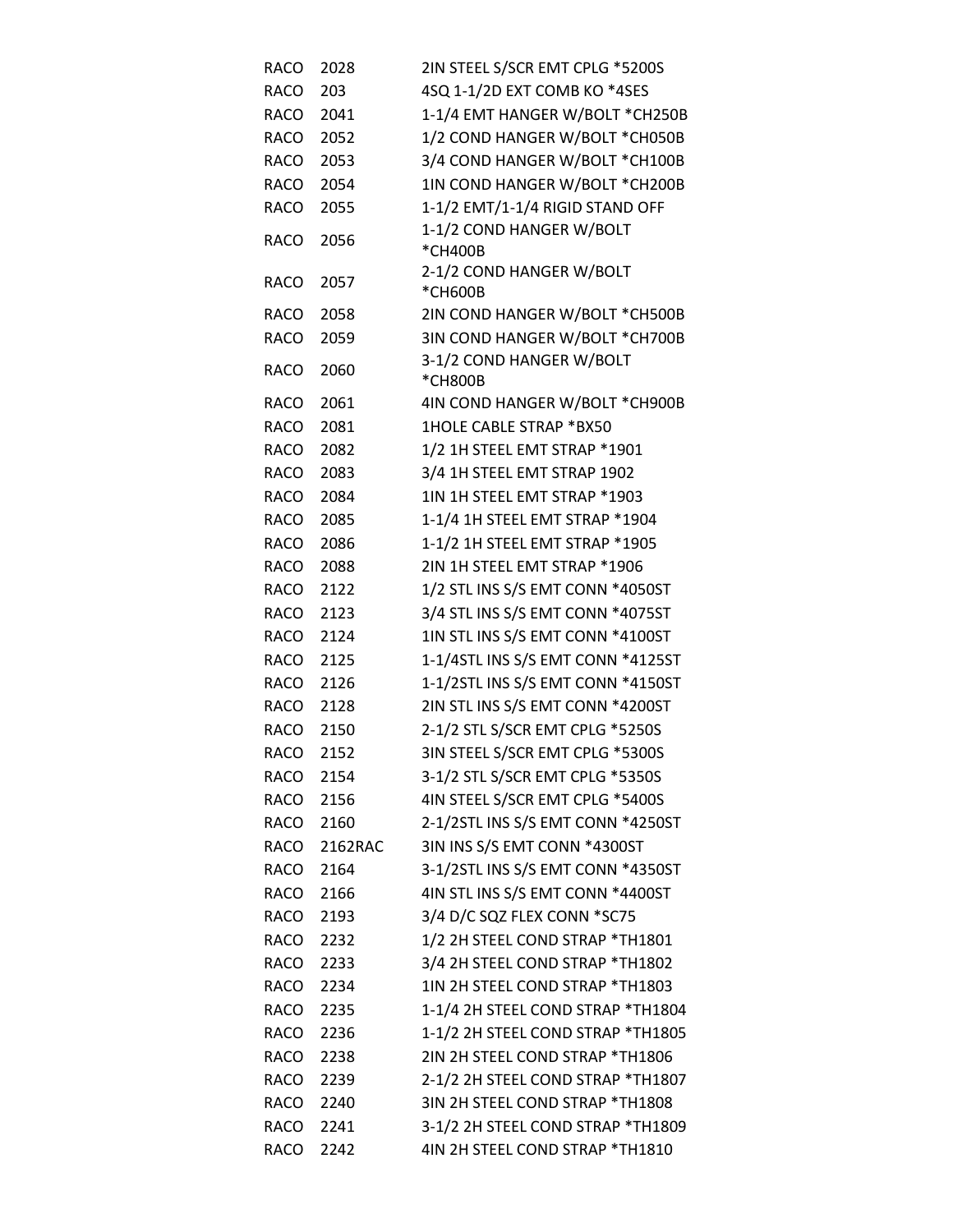| RACO        | 231         | 4SQ 2-1/8D BOX 3/4 KO *4SD-3/4              |
|-------------|-------------|---------------------------------------------|
| RACO        | 232         | 4SQ 2-1/8D BOX COMB KO *4SDEK               |
| <b>RACO</b> | 232MS       | 4X2-1/8 SQUARE BOX                          |
| RACO        | 232S        | 4SQBX 2-1/8DP 1/2-3/4TKO BMP<br><b>STAB</b> |
| RACO        | 233         | 4SQ 2-1/8D BOX 1IN KO *4SD1                 |
| RACO        | 247         | 4-11/16SQ 1-1/2D BOX                        |
| RACO        | 248         | 4IN AM/MC/MCI SQ BOX *4SXD                  |
| RACO        | 248MS       | 4X2-1/8 SQUARE BOX                          |
| RACO        | 248S        | 4SQBX 2-1/8DP AC/MC/FLX&1/2KO<br>W/S        |
| RACO        | 2510        | 1/2-13 (2-1/2) BEAM CLMP *BH503             |
| RACO        | 2524        | 1/4-20 (1") BEAM CLAMP *BH500               |
| RACO        | 2538        | 3/8-16 (2") BEAM CLAMP *BH502               |
| RACO        | 257         | 4-11/16SQ 2-1/8D BOX *4SJDEK                |
| RACO        | 258         | 4-11/16SQ 2-1/8D BOX *4SJD1                 |
| RACO        | 259         | 4-11/16SQ 2-1/8D BOX *4SJD1-1/4             |
| <b>RACO</b> | 262         | 4-11/16SQ 2-1/8D EXT RING *4SJDE-           |
| RACO        | 265         | 4-11/16SQ 2-1/8D BOX *4SJD-3/41             |
| RACO        | 2661        | 1/2 D/C 2-SCREW NMC CONN *C500              |
| RACO        | 2710        | STEEL NMC PROT STUD PLATE                   |
| <b>RACO</b> | 2711        | 1/2 D/C 2-SCREW NMC CONN                    |
| RACO        | 2855        | 1-1/4 D/C 2SCREW SEC CONN<br>*C1251R        |
| RACO        | 2856        | 1-1/2 D/C 2SCREW SEC CONN *C1500            |
| RACO        | 2858        | 2IN D/C 2-SCREW SEC CONN *C2000             |
| <b>RACO</b> | 2863        | 3/4 D/C 2-SCREW NMC CONN *C750              |
| RACO        | 2864        | 1IN D/C 2-SCREW NMC CONN<br>*C1001R         |
| <b>RACO</b> | 2912        | 1/2 STL INS COMP EMT CONN<br>*7050ST        |
| <b>RACO</b> | 2912RT      | 1/2 R/T CONNECTOR *7050GSR                  |
| RACO        | 2913        | 3/4 STL INS COMP EMT CONN<br>*7075ST        |
| RACO        | 2913RT      | 3/4 R/T CONNECTOR *7075GSR                  |
| <b>RACO</b> | 2914        | 1IN STL INS COMP EMTCONN<br>*7100ST         |
| RACO        | 2914RT      | 1IN R/T CONNECTOR *7100GSR                  |
| <b>RACO</b> | 2915        | 1-1/4 STL INS CMP EMTCONN<br>*7125ST        |
| RACO        | 2915RT      | 1-1/4 R/T CONNECTOR *7125GSR                |
| <b>RACO</b> | 2916        | 1-1/2 STL INS CMP EMTCONN<br>*7150ST        |
| <b>RACO</b> | 2916RT      | 1-1/2 R/T CONNECTOR *7150GSR                |
| RACO        | 2918        | 2IN STL INS COMP EMTCONN<br>*7200ST         |
|             | RACO 2918RT | 2IN R/T CONNECTOR *7200GSR                  |
| RACO        | 2922        | 1/2 STL COMP EMT CPLG *6050S                |
| RACO        | 2922RT      | 1/2 R/T COUPLING *6050GSR                   |
| RACO        | 2923        | 3/4 STL COMP EMT CPLG *6075S                |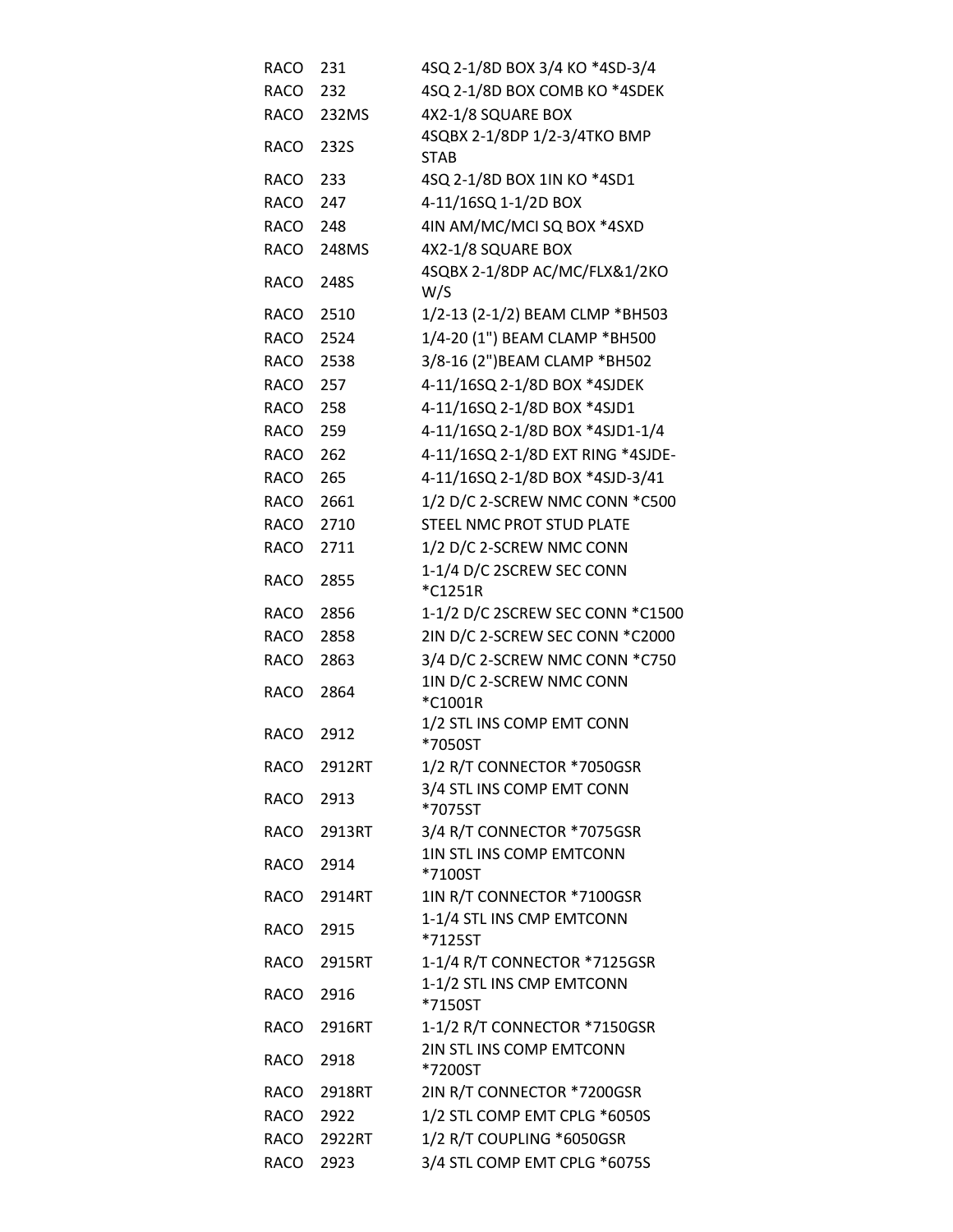| RACO        | 2923RT       | 3/4 R/T COUPLING *6075GSR            |
|-------------|--------------|--------------------------------------|
| RACO        | 2924         | 1IN STL COMP EMT CPLG *6100S         |
| RACO        | 2924RT       | 1IN R/T COUPLING 6100GSR             |
| RACO        | 2925         | 1-1/4 STL COMP EMT CPLG *6125S       |
| RACO        | 2925RT       | 1-1/4 R/T COUPLING *6125GSR          |
| RACO        | 2926         | 1-1/2 STL COMP EMT CPLG *6150S       |
| RACO        | 2926RT       | 1-1/2 R/T COUPLING *6150GSR          |
| RACO        | 2928         | 2IN STL COMP EMT CPLG *6200S         |
| RACO        | 2928RT       | 2IN R/T COUPLING *6200GSR            |
| RACO        | 293          | 4RND 1/2D BOX 1/2 KO *4CL            |
| RACO        | 2950         | 2-1/2 STL COMP EMT CPLG *6250S       |
| RACO        | 2951         | 27                                   |
| RACO        | 2952         | 3IN STL COMP EMT CPLG *6300S         |
| RACO        | 2954         | 3-1/2 STL COMP EMT CPLG *6350S       |
| RACO        | 2956         | 4IN STL COMP EMT CPLG *6400S         |
| RACO        | 2960         | 2-1/2 STL INS CMP EMTCONN            |
|             |              | *7250ST                              |
| <b>RACO</b> | 2961         | <b>4 OCT CEILING FAN BOX</b>         |
| <b>RACO</b> | 2962         | <b>3IN STL INS COMP EMTCONN</b>      |
|             |              | *7300ST<br>3-1/2 STL INS CMP EMTCONN |
| <b>RACO</b> | 2964         | *7350ST                              |
|             |              | 4IN STL INS COMP EMTCONN             |
| <b>RACO</b> | 2966         | *7400ST                              |
| RACO        | 3202         | 1/2 90D INS SQZ FLEXCON *7381VI      |
| RACO        | 3203         | 3/4 90D INS SQZ FLEXCON *7382VI      |
| RACO        | 3204         | 1IN 90D INS SQZ FLEXCONN *7383I      |
| RACO        | 3205         | 1-1/4 90D INS SQZ FLXCONN *73841     |
| RACO        | 3206         | 1-1/2 90D INS SQZ FLXCONN *7385I     |
| RACO        | 3208         | 2IN 90D INS SQZ FLEXCONN *7386I      |
| RACO        | 3210         | 2-1/2 90D SQZ INS CONN *7387I        |
| RACO        | 3212         | 3IN 90D SQZ INS CONN *7388I          |
| RACO 3216   |              | 4IN 90D SQZ INS CONN                 |
| RACO 3302   |              | 1/2 INS SQZ FLEX CONN *7481VI        |
| RACO 3303   |              | 3/4 INS SQZ FLEX CONN *7482VI        |
| RACO        | 3304         | 1IN INS SQZ FLEX CONN *7483I         |
| RACO        | 3305         | 1-1/4 INS SQZ FLEX CONN *74841       |
| RACO        | 3306         | 1-1/2 INS SQZ FLEX CONN *74851       |
| RACO        | 3308         | 2IN INS SQZ FLEX CONN *7486I         |
| RACO        | 3310         | 2-1/2 STR SQZ INS CONN *7487I        |
| RACO 3312   |              | 3IN STR SQZ INS CONN *7488I          |
| RACO 3316   |              | 4IN STR SQZ INS CONN *7490I          |
|             | RACO 3512RAC | 1/2 STR INS L/T CONN *4QS50T         |
| RACO        | 3513RAC      | 3/4 STR INS L/T CONN *4QS75T         |
|             | RACO 3514RAC | 1IN STR INS L/T CONN *4QS100T        |
|             | RACO 3515RAC | 1-1/4 STR INS L/T CONN *4QS125T      |
| RACO        | 3516         | 1-1/2 STR INS L/T CONN *4QS150T      |
| RACO        | 3518         | 2IN STR INS L/T CONN *4QS200T        |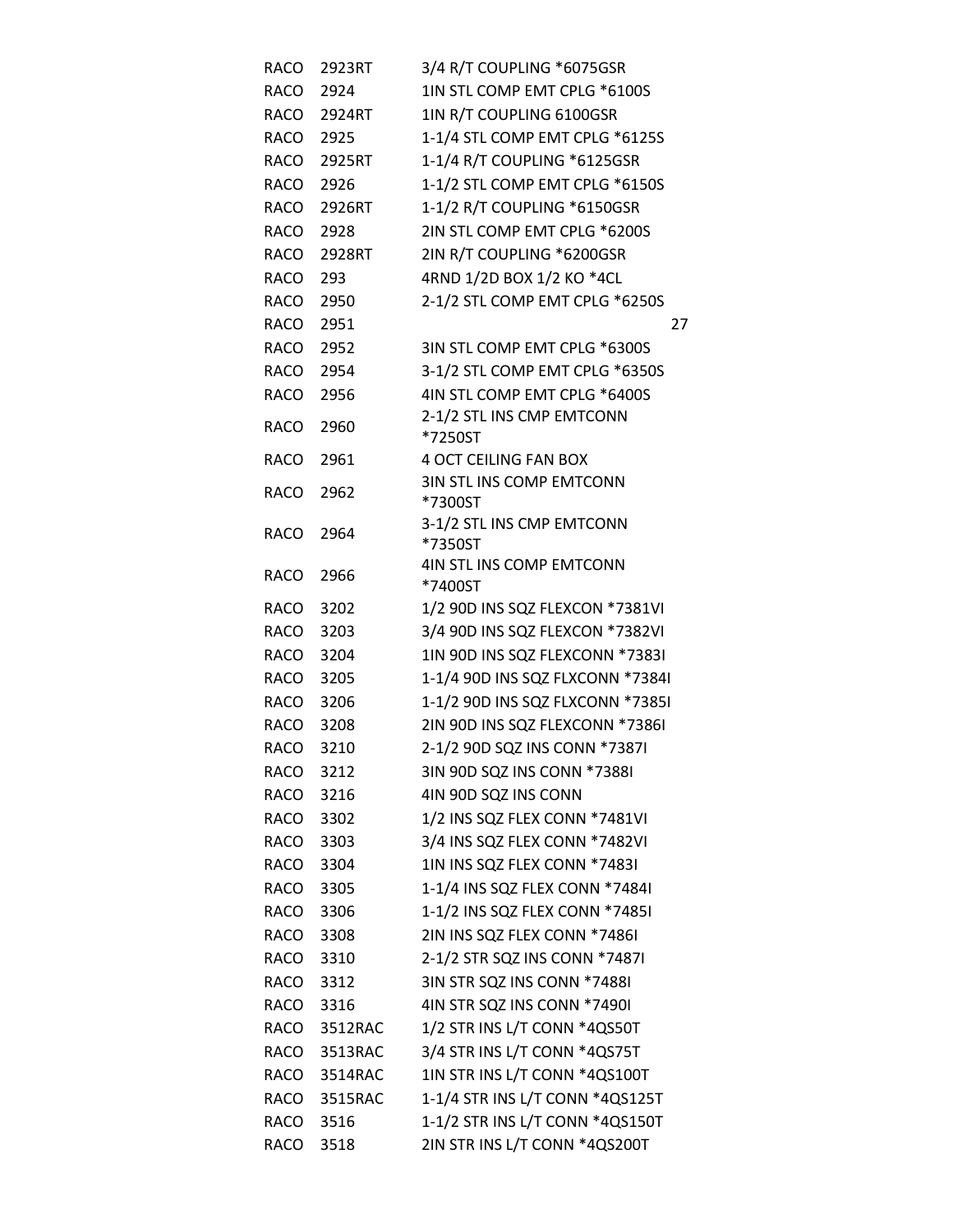| <b>RACO</b> | 3520  | 2-1/2 STR INS L/T CONN *4QS250T             |
|-------------|-------|---------------------------------------------|
| RACO        | 3522  | 3IN STR INS L/T CONN *4QS300T               |
| RACO        | 3524  | 3-1/2 STR INS L/T CONN *4QS350T             |
| <b>RACO</b> | 3526  | 4IN STR INS L/T CONN *4QS400T               |
| RACO        | 3542  | 1/2 90D INS L/T CONN *4QS950T               |
| RACO        | 3543  | 3/4 90D INS L/T CONN *4QS975T               |
| RACO        | 3544  | 1IN 90D INS L/T CONN *4QS9100T              |
| <b>RACO</b> | 3545  | 1-1/4 90D INS L/T CONN *4QS9125T            |
| RACO        | 3546  | 1-1/2 90D INS L/T CONN *4QS9150T            |
| RACO        | 3548  | 2IN 90D INS L/T CONN *4QS9200T              |
| RACO        | 3550  | 2-1/2 90D INS L/T CONN *4QS9250T            |
| <b>RACO</b> | 3552  | 3IN 90D INS L/T CONN *4QS9300T              |
| RACO        | 3556  | 4IN 90D INS L/T CONN *4QS9400T              |
| RACO        | 420   | 2D SW BOX W/EARS&1/2 KO                     |
| RACO        | 500   | 2-1/2D SW BOX W/EARS&KO *222                |
| <b>RACO</b> | 50260 | 1G WP SGL RCPT CVR                          |
| RACO        | 518S  | SWXBXW/EARS 2-1/2DP AC/MC/FLX<br><b>STA</b> |
| <b>RACO</b> | 523S  | SWXBXW/EARSO/W 2-1/2DP<br>AC/MC/FLX         |
| RACO        | 560   | 2-3/4D SW BOX W/EARS&KO *333                |
| <b>RACO</b> | 565   | 2-3/4D SW BOX W/EARS&KO *335                |
| RACO        | 590   | 3-1/2D SW BOX W/EARS&KO *333D               |
| <b>RACO</b> | 591   | 3-1/2D SW BOX W/EARS&KO *336                |
| <b>RACO</b> | 653   | 1-1/2D HANDYBOX EXTENSION<br>*4SSLE-        |
| RACO        | 660   | 1-7/8D HANDYBOX 1/2 KO *4CS-1/2             |
| <b>RACO</b> | 663   | 1-7/8D HANDYBOX 3/4 KO *4CS-3/4             |
| <b>RACO</b> | 690   | 2-1/2D 1G MASONRY BOX *M1250                |
| <b>RACO</b> | 691   | 2-1/2D 2G MASONRY BOX                       |
| RACO        | 695   | 3-1/2D 1G MASONRY BOX *M1350                |
| <b>RACO</b> | 696   | 3-1/2D 2G MASONRY BOX *M235                 |
| <b>RACO</b> | 697   | 3-1/2D 3G MASONRY BOX *M3350                |
| <b>RACO</b> | 722   | 4IN RND FLAT BLANK COVER *8403              |
| RACO        | 724   | 4IN RND FLAT CVR 1/2KOS *8413               |
| RACO 752    |       | 4IN SQ FLAT BLANK COVER *8465               |
| <b>RACO</b> | 756   | 4IN SQ 5/8D PLASTER RING *8461              |
| <b>RACO</b> | 758   | 4IN SQ 1-1/4D PLASTER RNG *8461D            |
| RACO        | 768   | 4IN SQ 5/8D 1G SW RING *8468C               |
| RACO        | 769   | 4IN SQ 5/8D 2G SW RING *8470C               |
| <b>RACO</b> | 771   | 4IN SQ 1/4D 1G SW RING *8468B               |
| <b>RACO</b> | 772   | 4IN SQ 1/2D 1G SW RING *8468A               |
| RACO        | 773   | 4IN SQ 3/4D 1G SW RING *8468                |
| RACO 774    |       | 4IN SQ 1D 1G SW RING *8466A                 |
| <b>RACO</b> | 775   | 4IN SQ 1-1/4D 1G SW RING *8466              |
| RACO        | 777   | 4IN SQ 1/4D 2G SW RING *8470B               |
| RACO        | 778   | 4IN SQ 1/2D 2G SW RING *8470A               |
| RACO        | 779   | 4IN SQ 3/4D 2G SW RING *8470                |